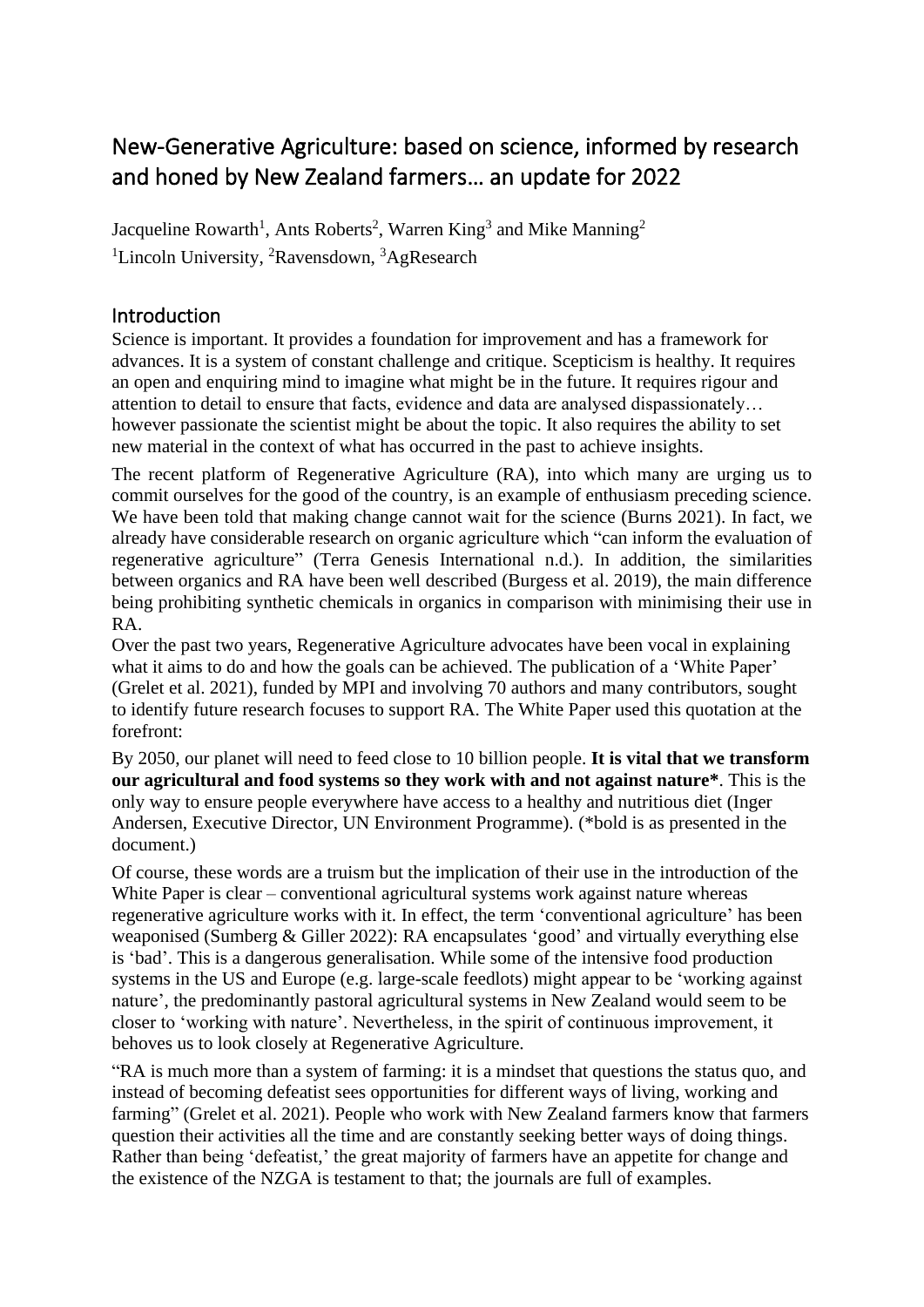The White Paper (Grelet et al. 2021) identified 17 research needs, 15 priorities and contained other sections where specific questions were asked. We maintain that many of these research needs already have at least some data to inform the conversation, much of which has been ignored in the white paper. Some of these data do not support the principles of RA. In this paper, we list White Paper's 15 priorities and use existing data to develop a commentary on the validity and importance of them. First though, it is important to provide some context – some sense of the canon of relevant NZ farm systems knowledge.

#### *Grazing principles*

Most articles written about regenerative agriculture in New Zealand (and see Associate Professor Jason Rowntree, Michigan State University, speaking at the World Hereford Congress 2020) advocate pastures that are both long (i.e. high biomass) and species-rich, often with species that are flowering and setting seed. This is at least partly a reaction to overcultivation and overgrazing in pastures in other countries that create low plant density and significant bare ground meaning less solar energy can be converted into edible forms (Gordon et al. 2021). The starting point of overcultivation and overgrazing is not appropriate for New Zealand where permanent pasture under rotational grazing management is the norm.

#### *Long pasture grazing*

Long pasture or 'top of the production curve' grazing is mentioned in regenerative agriculture as a way of maximising leaf area and hence photosynthesis. Regenerative grazing coaches suggest that grazing only the top one third to one-half of a taller pasture is healthier for the stock and the soil (e.g. [https://www.odt.co.nz/rural-life/rural-people/grazing-coach-keen](about:blank)[help-others 2018\)](about:blank) and growing taller pastures and only taking the top half results in more grass growth on farm [\(https://www.nzherald.co.nz/hawkes-bay-today/news/next-level](about:blank)[grazing-comes-to-waipukurau/MRJPZJGAMALAZJ5E5H6D4SNSXE/](about:blank) 2020)

Further claims include 'resting paddocks until the main indicator grass plant (the desirable species you have the most of) in the paddock reaches the boot stage… which puts you at the end of the fastest growth stage of the plant so you can be sure you have capitalized on what Andre Voisin called ""the blaze of growth"". We found when we reached a grazing height of 50cm and a residual of 20cm our stock was the healthiest and so was the pasture' [\(https://www.phwealth.co.nz/knowledge/regenerative-farming-a-case-study 2019\)](about:blank).

It is critical to note that this recommendation is at least twice the height of what has been described consistently in Beef+Lamb and DairyNZ advice as optimal for pasture quality.

Increasing rotation length to graze pasture after the 3-leaf stage reduces pasture quality as older leaves begin to die. Grazing too late and increasing rotation length beyond the 3-leaf stage results in wastage as the first leaf begins to die. This dead material reduces pasture quality. [https://www.dairynz.co.nz/feed/pasture/assessing-and-allocating-pasture/leaf-stage/](about:blank)

[https://www.dairynz.co.nz/media/880808/technical\\_series\\_august\\_2014.pdf;](about:blank) [https://beeflambnz.com/knowledge-hub/PDF/achieving-good-cattle-growth-rates-while](https://beeflambnz.com/knowledge-hub/PDF/achieving-good-cattle-growth-rates-while-maintaining-pasture-control.pdf)[maintaining-pasture-control.pdf](https://beeflambnz.com/knowledge-hub/PDF/achieving-good-cattle-growth-rates-while-maintaining-pasture-control.pdf)

In addition, increased weed ingression is likely and the deterioration in pasture quality will increase GHG per unit of production because of decreased animal performance (Burggraaf et al. 2018 MPI Funded review). The DairyNZ/Beef+LambNZ recommendation that 'Consistent grazing residuals of 3-5cm (1500-1600 kg DM/ha) will enable sun light to reach the base of the pasture' acknowledges that this process ensures perennation of key species in the sward (e.g. [https://www.dairynz.co.nz/media/880808/technical\\_series\\_august\\_2014.pdf;](https://www.dairynz.co.nz/media/880808/technical_series_august_2014.pdf) [https://beeflambnz.com/knowledge-hub/PDF/achieving-good-cattle-growth-rates-while](https://beeflambnz.com/knowledge-hub/PDF/achieving-good-cattle-growth-rates-while-maintaining-pasture-control.pdf)[maintaining-pasture-control.pdf\)](https://beeflambnz.com/knowledge-hub/PDF/achieving-good-cattle-growth-rates-while-maintaining-pasture-control.pdf).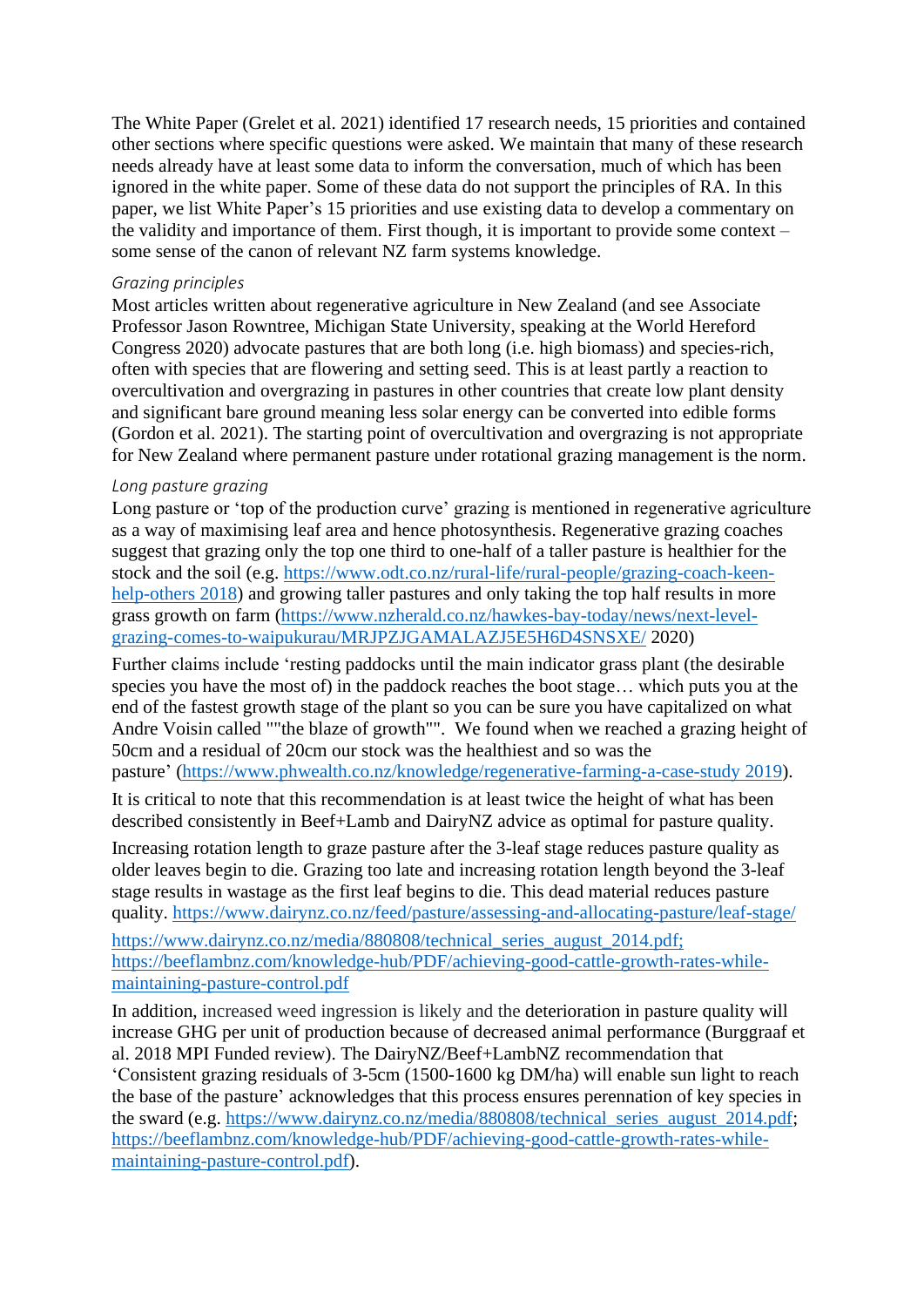#### *Time to achieve dynamic equilibrium*

Of considerable importance in the establishment of research trials to investigate changes such as a reduction in fertiliser inputs, is that results from the first few years are not necessarily indicative of the final dynamic equilibrium. A 'reasonable impression' of the ultimate (sustainable) outcome of a change in N input 'yield' (of milk or meat) can be obtained, but little indication on C sequestration and N emissions will be revealed (Parsons et al. 2016). Long term superphosphate trials confirm that changes continue for many years: 'Pasture measurements on farmlets where fertiliser has been withheld for 15 years show that changes in dry matter production and botanical composition are continuing to occur' (Dodd  $\&$ Ledgard 1999).

#### *Analysis of changes to complex farm systems*

Farm systems are complex, relying on the interaction between physical, biophysical, social and cultural systems to deliver high-value food from solar energy. Experiments are usually focused on a single variable within the system, with all other variables controlled for (where possible). One way to gain insight into what outcomes might be expected from a systemslevel change (such as RA) is to use a model. This is especially true where long-term field data is limited or absent. There are few models, however, that can be appropriately parameterised to reflect the changes required for RA and then predict systems-level outcomes. The Hurley Pasture Model (HPM) does and has been in a comprehensive examination of the impact of changes to pastoral agricultural systems on system-scale outcomes (Parsons et al. 2016). While not focused on RA, the results from this paper can be used to understand the outcomes of 'RA-like' practices on the whole farm system.

In brief, Parsons' work indicated that a change in a dairy operation from 300 kg/ha N to 150 kg/ha N per year will reduce carbon sequestration from a total of approximately 90 t/ha to approximately 70 t/ha (22%). Carbon stocks equilibrated over the following 200 years, with the bulk of the change in the first few decades. Production from the dairy farm would decrease from approximately 145 kg/ha of N in milk to approximately 105 (28% decrease), and N loss (nitrous oxides and nitrate) would decrease from 155 kg/ha N to approximately 50 kg/ha N (68% decrease). In contrast with the above, with long pasture grazing N emissions would be slightly higher at the same N (150 kg/ha) input - approximately 65 kg/ha N. Long pasture grazing would also reduce milk production (to approximately 80 kg/ha N; 45% decrease) and be balanced by an increase in soil carbon to almost 120 t/ha (33% increase).

# Consideration of White Paper Priorities

It is important to note that the fifteen priorities listed by Grelet (and repeated here) are not independent – nor did Grelet intend them to be. Each one is considered separately with some overall concluding remarks below.

#### *1. Impact of RA on freshwater outcomes*

Concerns about quality of freshwater hinge around sediment, nutrients and bugs (faecal coliforms) (Parliamentary Commissioner for the Environment 2012), collectively termed contaminants. The management systems and technologies that farmers have been implementing since 1995 have resulted in a significant decrease in potential contaminant load (Monaghan et al. 2021). In brief, 45% more N and 98% more P would have entered rivers from dairy-farmed land between 1995 and 2015 if farmers hadn't changed their practices. On sheep and beef farmed land, 30% more sediment would have entered rivers between 1995 and 2015 if farmers hadn't changed their practices. The reduction was achieved through improved effluent management and irrigation, and stock exclusion from waterways.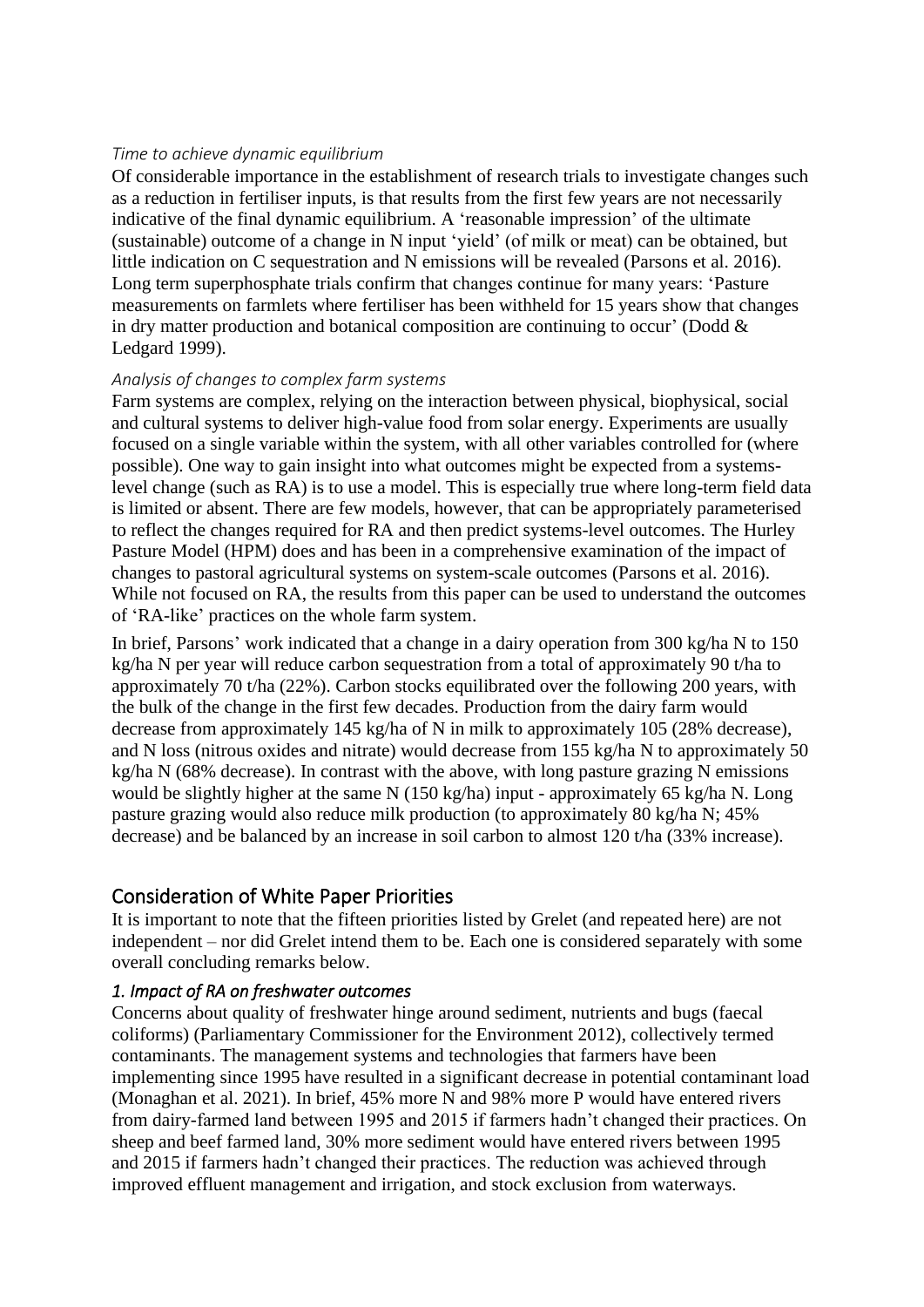Researchers estimated that if all known and developing mitigation actions were implemented by all dairy and sheep and beef farmers by 2035, current water quality objectives could be achieved in most catchments. The impact of changing the current system to regenerative agriculture would depend on what the new approach entailed, however the HPM work discussed above would suggest a potential increase in N emissions with possible impact on waterways.

*Conclusion: It is possible that RA-style long, diverse pastures may have some negative impact.*

# *2. Impact of RA on food quality and safety*

There is no evidence that food produced in organic systems is substantively higher quality (nutrient concentration) than food produced in conventional systems; differences due to cultivar, season and soil type are apparent, whatever the production system (Rowarth et al. 2020a and references therein).

Organically produced food is often claimed to be 'safer' with no herbicide residues for example. Food safety in New Zealand is high, whatever the production system. MPI's Total Diet Survey 2016 (released in May 2018), involved the analysis of 1056 composite food samples, with eight samples taken of 132 different food types representing the most consumed foods for the majority of New Zealanders. All samples were analysed for 301 agricultural chemical analytes, six contaminant elements (aluminium, arsenic, cadmium, lead, mercury and tin) and four nutrient elements (iodine, selenium, sodium and zinc). Subgroupings of foods were analysed for further analytes, fungicides and herbicides. None of the estimated dietary exposures to agricultural chemicals represented a risk to health, with the highest dietary exposure reflecting only 2.9% of the respective health-based guidance value. Most of the agricultural chemicals for which analysis was performed in the survey were not detected and therefore calculated to have a zero exposure.

*Conclusion: it is reasonable to conclude that food from RA systems will not differ in quality. There will, however, be less of it.*

# *3. Relationship between RA and farmer empowerment and mindset*

Research by Ogilvy et al. (2018) and the subsequent financial analysis by Francis (2021), both included in Rowarth et al. (2020a), but not referenced in the White Paper (Grelet et al. 2021), remains the only readily available published material. Francis showed that the regenerative graziers had foregone approximately A\$2.45 million over a ten-year period. The title of the Ogilvy et al. (2018) report: Graziers with better profitability, biodiversity and wellbeing implied otherwise, but profit had been calculated per animal rather than per hectare. Of further interest is that biodiversity was not measured – graziers with higher biodiversity as indicated by above ground plants, were assumed to be regenerative. Wellbeing was self-assessed and, in the small sample in the research, was higher than for conventional graziers. Regenerative graziers actually indicated higher stress than conventional graziers due to financial concerns (Ogilvy et al. 2018).

*Conclusion: the few existing data are qualitative. The empowerment and mindset of farmers is subjective and highly personal. It remains unclear as to what impact research might have in this space*

#### *4. Long-term viability of whole systems and stewardship*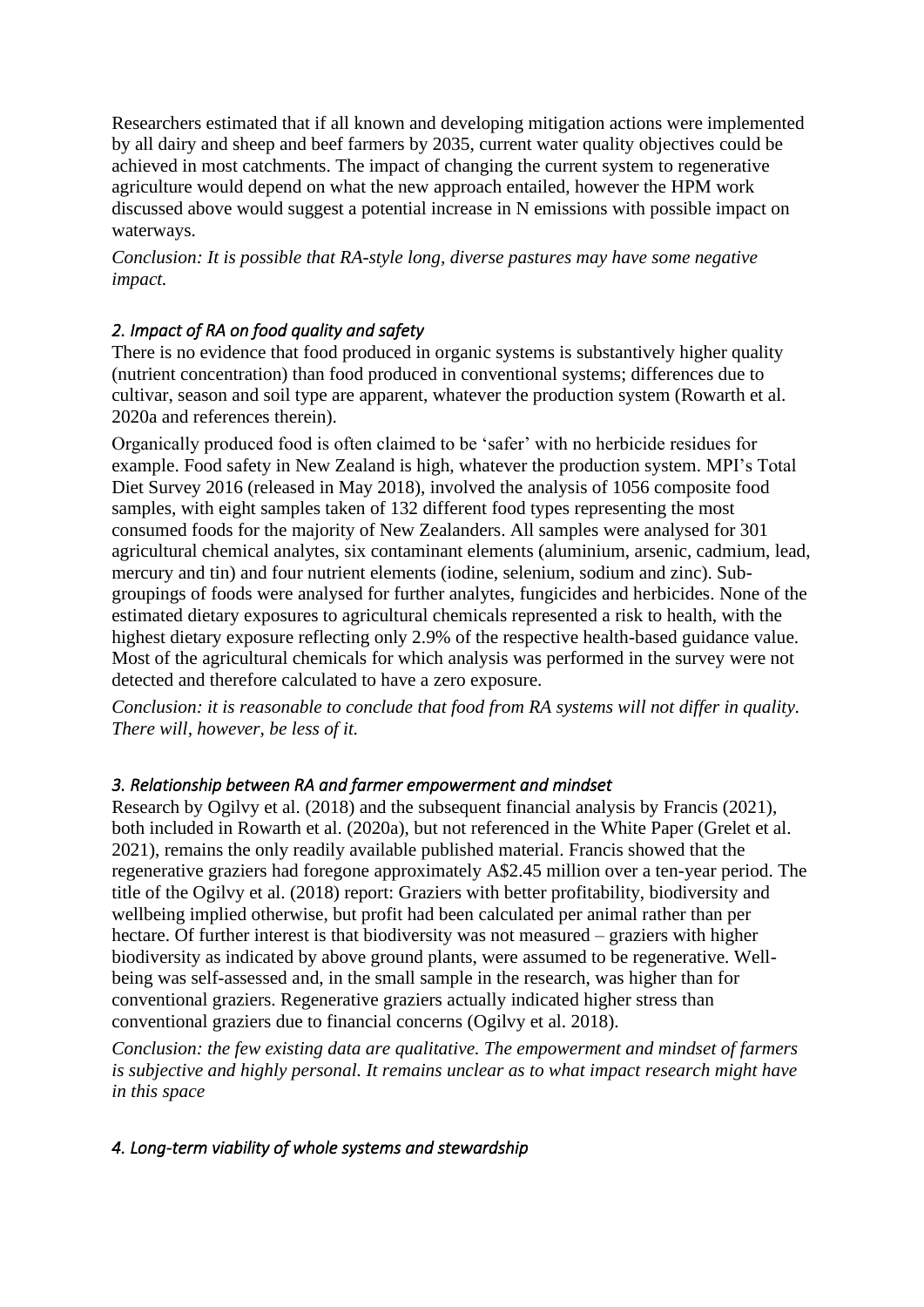Viability requires finances to be in the black. Data from Australian graziers showed that regenerative agriculture is not as profitable as conventional agriculture (Francis 2021). Align Farming, which is featuring in a series of articles in the Dairy Exporter, has shown that at least during the conversion process, regenerative agriculture per hectare produces lower returns than conventional agriculture.

Research has found no evidence to support the contention that organic yields 'pick up' after the initial decrease (Kirchmann et al. 2016); whether regenerative agriculture is different has yet to be shown.

A premium is required for organic production systems to be viable but, as yet there is no premium associated with regenerative agriculture. A willingness to pay study (Yang & Renwick 2019) reported that consumers would be willing to pay a premium of 25% and 22.3% for grass-fed dairy and meat products, respectively and 29% and 31% for organic dairy and red meat products, respectively. Environmental claims (nitrogen and carbon) were associated with a premium of 25% and 19%, respectively.

In an extension of the Yang and Renwick (2019) research, Lucci et al. (2019) explored the economics. A C-neutral system decreased N losses but relied on imported feed to maintain production. Off-farm feed production effects were included in the carbon footprint calculations, but not in N leaching estimates which were only from the farm.

Lucci et al. (2019) calculated that without a premium, most farms would be in negative effective farm surplus. The authors warned that although organic dairy offered the best option, delivering organic and pasture-fed attributes came with a greater risk from drought or unseasonal weather, limiting feed options and increasing costs substantially during a 'bad' year, and wouldn't be appropriate for all farmers. This conclusion supports earlier work (Shadbolt et al. 2005, 2009) and has implications for resilience.

*Conclusion: RA effectively removes some management tools from the farmer's toolbox and adds constraints around livestock management i.e. grazing. This adds cost and risk, running counter to RA claims.*

#### *5. Impact of RA on animal welfare*

New Zealand has a C grade on animal welfare from World Animal Protection's index [\(https://api.worldanimalprotection.org/](about:blank) 2020). Comparison with other countries indicates that achieving a higher score would require upgrading laws around suffering, zoos (captivity), rodeo (draught and recreation), and companion animals. In farming and research New Zealand is scored at least as highly as the countries with which we trade.

The White Paper asked: How do young animals/low social order animals in mixed age/species livestock flocks/herds perform in terms of animal production?

This seems to be a question for countries other than New Zealand where young animals are typically run separately until they have similar feed and management requirements to the adults (e.g. Allison 1977).

The very fact that animals are in paddocks rather than feed lots generally reduces competition.

Mixing animal species is often done on farms but not generally within the same paddock (unless pasture management requires it in, for instance, beef and sheep operations). Keeping them separate enables management of pasture and parasites by meeting the needs of different stock classes at different times of the year.

*Conclusion: RA is unlikely to directly contribute to better animal welfare outcomes in New Zealand.*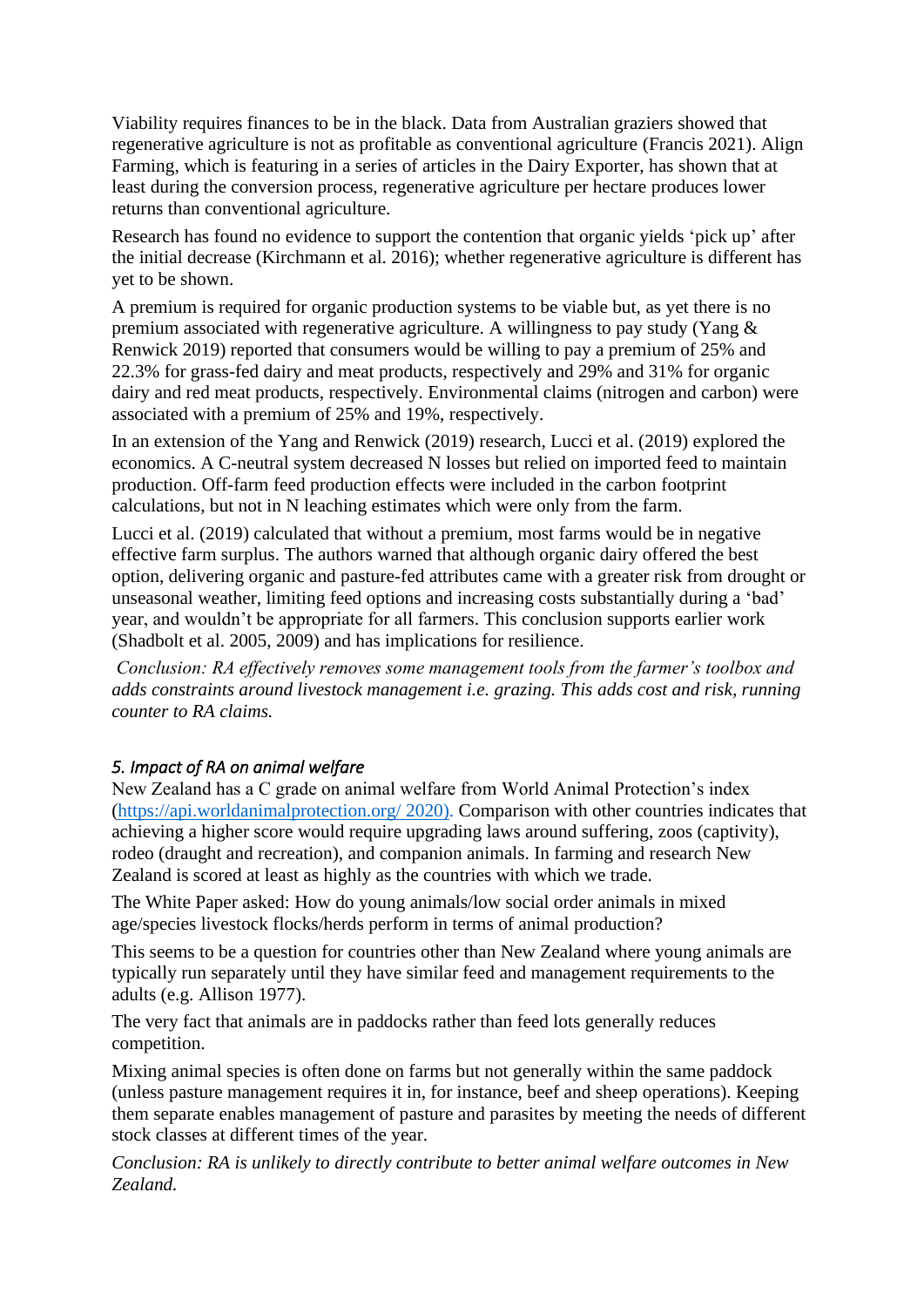#### *6. On-farm total (all taxa) biodiversity under RA*

The desire is for all parts of the faming environment to be biodiverse, for example, microbial, insects, plants, birds, genetic, and in soils (Grelet et al. 2021).

The start is hyper-diverse pastures and the 60-species Jena experiment in Germany (Weisser et al. 2017) is often cited. The biggest changes in numbers of organisms above and below ground occurred with moving from 1-10 species, although there was an ongoing positive response. In process rate (e.g. decomposition, weed suppression, pathogen resistance) the biggest change was achieved between 1 and 5 species (Weisser et al. 2017).

The Jena trial did not involve grazing animals. The standard management involved no fertiliser and 2 mowings; production was 10,000 kg/ha DM with 60 species. Adding fertiliser (including 100 kg/ha N) increased production to approximately 11,500 kg/ha DM. Average rainfall was approximately 598 mm and evapotranspiration was 573 mm. In New Zealand, research has indicated that there is little to no advantage in dry matter production beyond a 3 species mix (Black et al. 2017). More species leads to difficulties in optimising management, competition, death and weed ingress (Tozer et al. 2011) which results in decreased pasture quality.

A question was posed in the White Paper (Grelet et al. 2021) about the grazing principles in highly diverse pasture swards, i.e. how selective and competitive grazing affects pasture performance including feeding and nutritive values? However, as considerable work has been done on pasture quality and animal performance, and no differences have been reported in nutritive values between conventional and organic agriculture, it is not clear why there would be differences in regenerative agriculture.

Further, research has shown that the biggest impact on biodiversity is the expansion of agriculture (Sanchez-Bayo & Wyckhus, 2019) not the type of agriculture being undertaken, therefore reduction in production per hectare is not desirable, as that would necessitate more land under agriculture to produce the same amount of food (Schneider et al. 2022).

*Conclusion: at a farm scale, RA will probably increase biodiversity, at least that of plants, but have little effect on the product.*

# *7. Soil carbon (particularly in RA farming systems)*

Decreasing carbon offtake in meat and milk allows more carbon to be trampled into the soil. The RA concept is that the increased carbon in the soil will offset climate change (mentioned in the White Paper Grelet et al. 2021). However, in the soil the trampled plant material is decomposed by soil organisms, returning carbon dioxide to the atmosphere. Recent research from Europe (Berthelin et al. 2022) states that "The requirement to add many times more carbon than what one aims to sequester makes it practically impossible to add sufficient amounts of crop residues to soils to have a lasting, non-negligible effect on climate change."

Further, increasing soil carbon requires other nutrients (a tonne of carbon is associated with 80-100 kg N, 20 kg P and 14 kg S, for instance), a fact which is generally overlooked (Rowarth et al. 2020b). The nutrients have to come from somewhere which, in a productive system, typically means fertiliser of some type (Roberts 2020).

*Conclusion: any changes in soil C due to RA will likely be small and temporary.*

#### *8. Impact of RA on farm and landscape resilience to extreme weather*

(How is productivity of regenerative systems influenced by adverse events in comparison to conventional systems, including resilience and persistence?)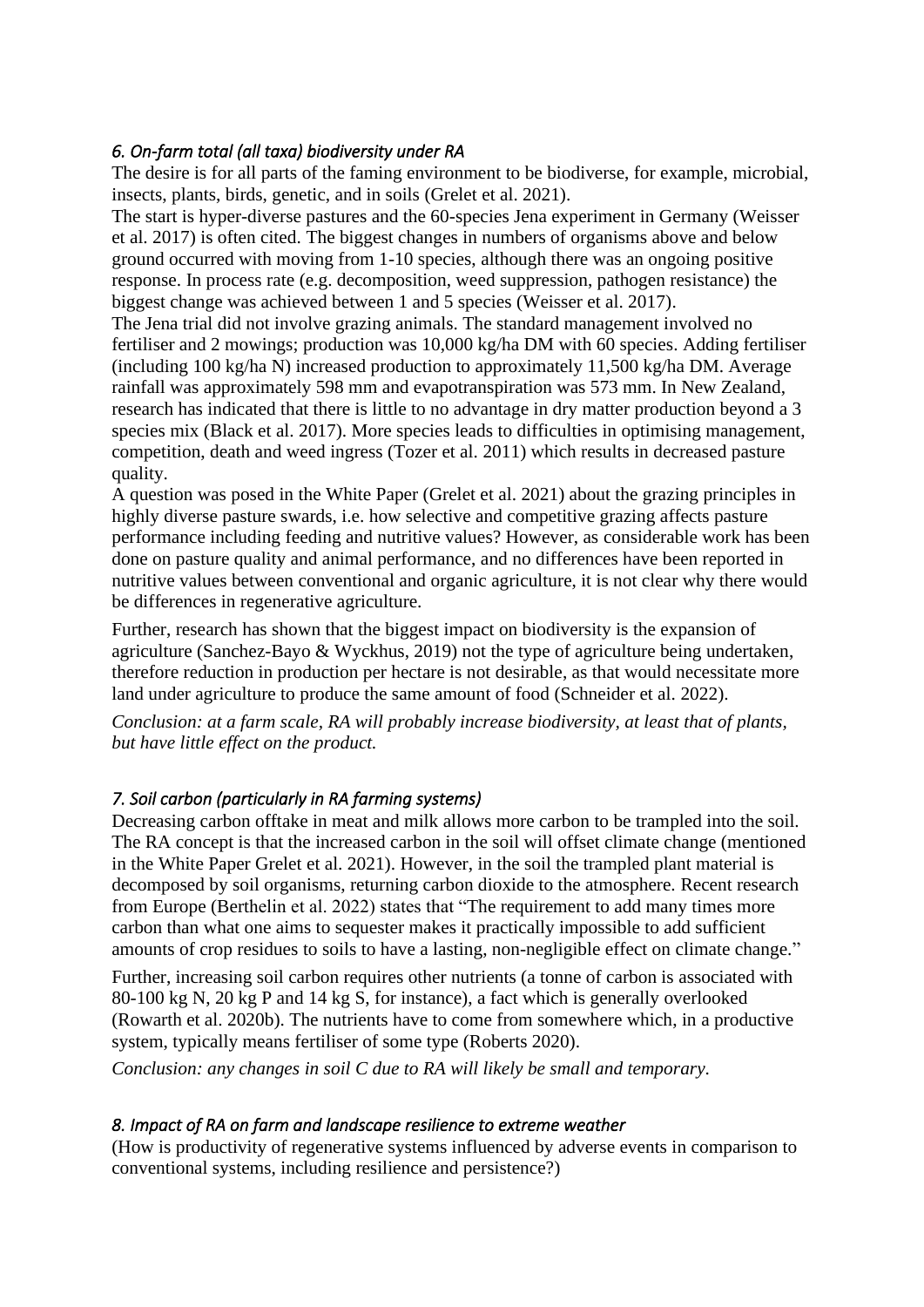Resistance (the degree of change after perturbation) and resilience (time until preperturbation state is regained) of aboveground biomass production against drought has been reported to be only partly dependent on species richness; the main driver was found to be management intensity (Weisser et al. 2017). This has implications for grazing management which is an important factor in pasture persistence (Tozer et al. 2011).

Although Ogilvy et al (2018) suggested that regenerative graziers were more resilient than conventional graziers (and that more research was required), this appeared to be associated with 'an increased degree of inter-annual stability, returning consistent financial returns with significantly reduced variability compared to conventional farms'. Francis commented that the cost of this was almost a quarter of a million Australian dollars a year (averaged over a decade) – the regenerative graziers were not able to take advantage of a good year.

*Conclusion: effects due to RA seem unlikely*

### *9. Accountability in food systems*

Accountability was mentioned three times in the White Paper but no explanation of what it means was given. It is possible that it refers to the United Nations commitment to sorting out global food supplies (no hunger being one of the Millennial goals) but reducing production is unlikely to assist.

*Conclusion: not possible*

### *10. Impact of RA on NZ access to premium and niche markets*

Access is a matter of trade agreements, and it may be that regenerative agriculture becomes a non-tariff barrier to trade. Large companies such as Danone, Nestle, Walmart, Unilever and Cargill have already declared their intention to become carbon neutral by planting trees and encouraging farmers, particularly those in cropping) to adopt regenerative farming.

*Conclusion: Access to customers might hinge on embracing the concept of RA.*

# *11. Role of RA in configuring farmscape for native biodiversity*

A quarter of New Zealand's total indigenous vegetation cover (temperate evergreen forest, shrublands, wetlands and grasslands) is on farm. It covers 2.8 million ha (approximately 25% of New Zealand's total) within the almost 11 million ha of land used for pastoral farming in New Zealand, and most is on mixed livestock farms. Modelling a change from grazing to biodiversity enhancement was found to affect farm system design, which had a knock-on effect on livestock policy, sale and purchase dates of livestock and the grazing management plan. The result was a decrease in farm revenue and Net Present Value (Dominati et al. 2021). It is difficult to see how regenerative agriculture per se will affect farmscapes.

*Conclusion: the meaning of this priority is obscure. RA does not specifically refer to native species*

# *12. Seed contaminations (arable) from multispecies crops and pastures*

Seed contamination potential arising from hyper-diverse pastures seeding in situ has been raised as a potential problem (Charlesworth et al. 2020, Harrington 2020). The valuable seed multiplication industry is perceived to be at risk (Stewart, A. CEO Foundation for Arable Research, pers. comm. 2020); concerns were articulated in the August edition of Countrywide last year.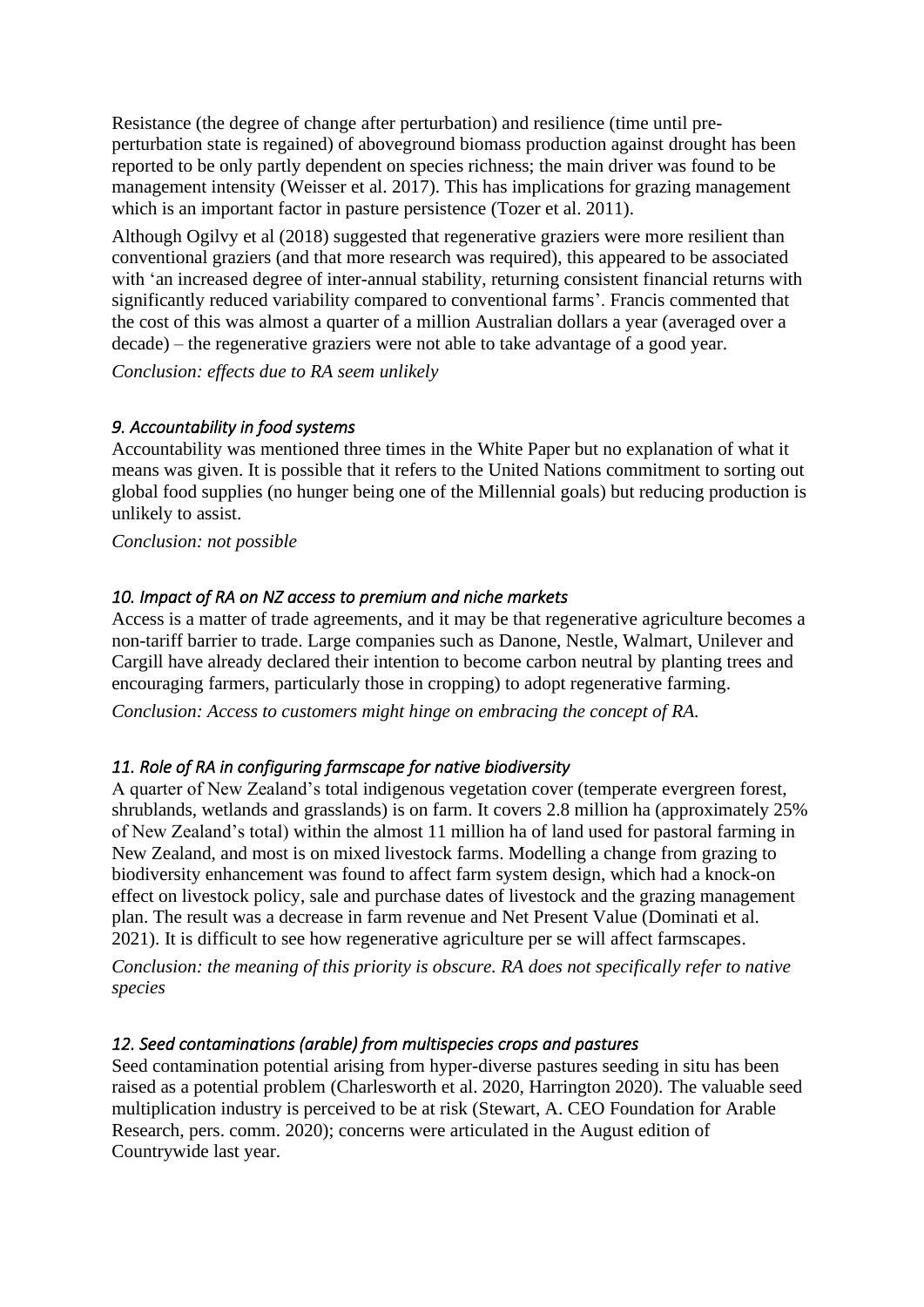*Conclusion: RA systems are a risk and closer scrutiny needs to be made of promoted seed mixtures.*

### *13. Relationship between farmer support and learning network*

There is no question that farmer support and learning networks are important. There is also no question that they have been a major part of the agricultural industry, whether they take the form of the Deer Industry's advance parties, the DairyNZ discussion groups or the Beef+Lamb field days. Conferences, seminars and workshops also play a role here. Regenerative agriculture has been described (Merfield 2021) as being where organic agriculture was in the 1920s-40s (in that it is a loose but coalescing group of like-minded people, mostly farmers and growers, the first formal associations are starting to be formed, and the message is spreading globally). A major difference, however, is that the message is growing rapidly, due to the internet and particularly social media, neither of which were available in the 1920s-40s.Whether this is a positive advantage for RA over organic farming adoption is yet to be seen.

*Conclusion: if RA stimulates conversations between farmers who would normally ignore regular industry support channels, then some good may come of it. IF the information provided is accurate.*

### *14. Profitability of RA farming systems*

This has been discussed under Priority 4.

### *15. Role of RA for increasing enjoyment in farming.*

Enjoyment is fundamental in discussion groups and other group activities discussed under Priority 13. The regenerative agriculture discussion groups are not different and are, as Merfield (2021) suggests 'a loose but coalescing group of like-minded people'.

#### *Further questions and topics in the White Paper*

A further series of questions posed in the White Paper (Grelet et al. 2021) included:

- What are the impacts of farm management (diverse pastures/cover-crops/bio-stimulants) on product quality (meat/milk/wine) and quantity?
- Which tools require further development to estimate quantity and quality of diverse pastures?
- What is the potential for use of Brix measurements (e.g. determine the susceptibility of plants to insect pests)?

Additional topics mentioned included humates, the Albrecht Kinsey approach to soil testing, and the use of seaweed.

The research addressing these points has been covered in AgScience 57 and in the AgScience Hot Topic on Regenerative Agriculture (Rowarth 2020).

# **Conclusions**

The research priorities and questions proposed in the White Paper are aimed at investigating farm system changes that might occur as a result of using RA practices.

If RA is focussed on continuous improvement, there will be no change for the New Zealand farmer who has been on that trajectory of improvement for decades. If it is a fundamental reset to much lower production and productivity, the consumer will be expected to pay more for the product – and consumers are fickle.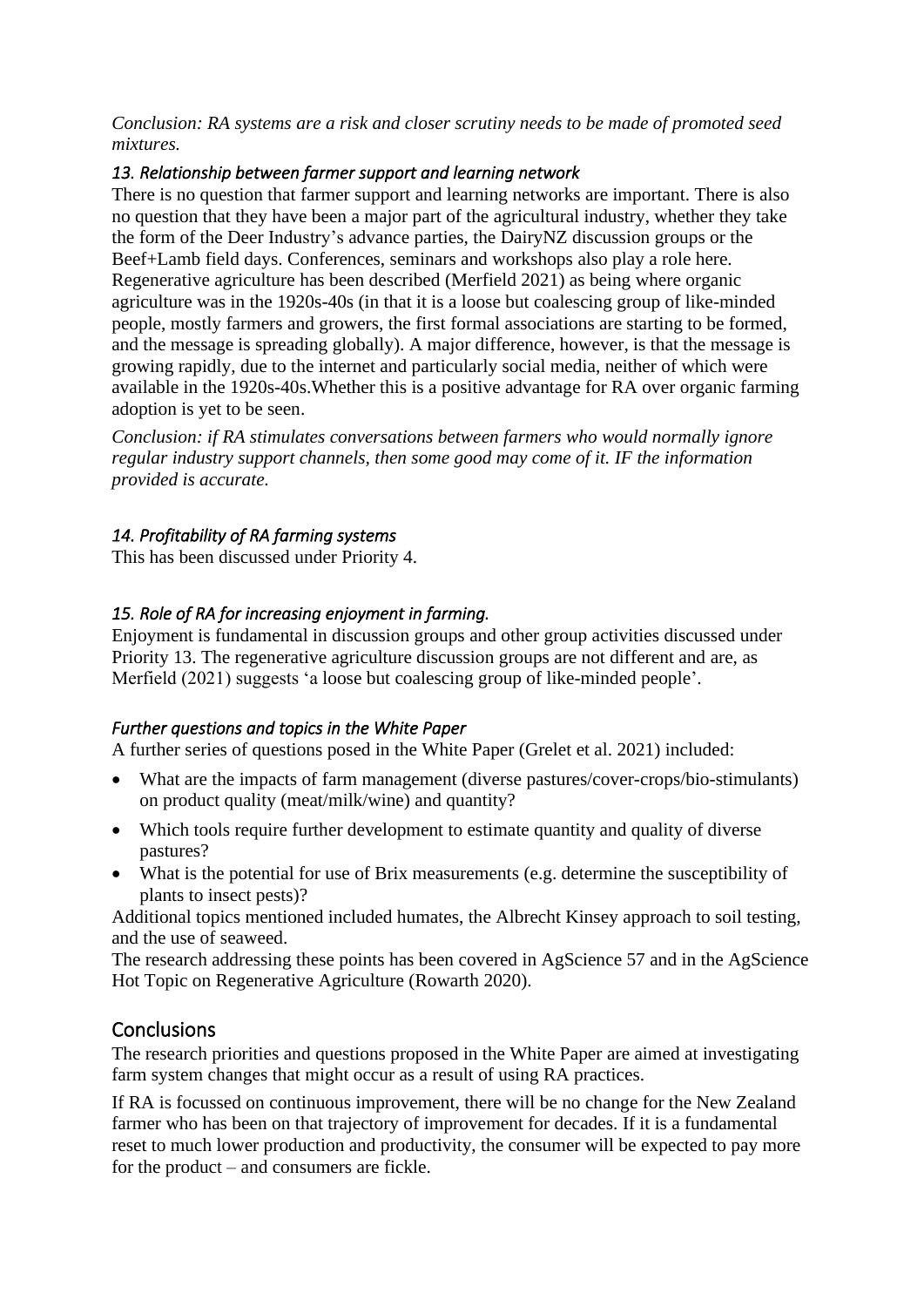Setting aside tools and approaches advocated (especially the long pasture grazing and hyperdiverse pastures, with humates and seaweed additions, checked with Brix and Albrecht Kinsey) leaves farmers with what we are already doing, and the concept expressed in the previous paper (Rowarth et al. 2020b):

Mixed pastures maintained at optimal quality allowing maintenance of high soil organic matter content and the soil organisms it supports by managing grazing animals in a rotation programme which recognises rapid pasture growth in good growing conditions while creating the world's most efficiently produced milk and meat from animals in a natural environment.

This year we can add – managed by innovative farmers constantly striving to improve their performance and supported by agricultural scientists focussed on the same goals.

#### References

- AgScience 57. 2020. [www.agscience.org.nz https://indd.adobe.com/view/693a575a-5482-](about:blank) [4df0-bc4d-f986d3bce6481](about:blank)5p.
- Allison AJ. 1977. Flock mating in sheep. *New Zealand Journal of Agricultural Research 20*: 123-128. DOI: 10.1080/00288233.1977.10427315
- Berthelin J, Laba M, Lemaire G, Powlson D, Tessier D, Wander M, Baveye PC. 2022. Soil carbon sequestration for climate change mitigation: Mineralization kinetics of organic inputs as an overlooked limitation. *European Journal of Soil Science*. DOI: 10.1111/ejss.13221. 9p.
- Black AD, Anderson S, Dalgety SK. 2017. Identification of pasture mixtures that maximise dry matter yield. *Journal of New Zealand Grasslands 79*: 97-102.
- Brenner S. 2002. [https://www.nobelprize.org/prizes/medicine/2002/brenner/lecture/](about:blank)
- Burgess PJ, Harris J, Graves AR, Deeks LK. 2019. *Regenerative agriculture: identifying the impact; enabling the potential.* Report for SYSTEMIQ. 17 May 2019. Bedfordshire, UK:
- Burns EA. 2021. Regenerative agriculture: Farmer motivation, environment and climate improvement. Policy Quarterly 17 (Issue 3). 7p. <https://ojs.victoria.ac.nz/pq/article/download/7133/6293/10027>
- Cranfield University. 69p. https://www.foodandlandusecoalition.org/wp
	- content/uploads/2019/09/Regenerative-Agriculture-final.pdf
- Burggraaf V, Stevens D, Vibart R. 2018. The effect of grazing state on pasture quality and implications for the New Zealand Greenhouse gas inventory. MPI Technical Paper No: 2018/74. 43p.
- Charlesworth E, Bennett L, Manderson G, Wallis C, Gordon C. 2020. Ecological risks of pasture diversity in regenerative agriculture. Canterbury University unpublished 300 level geography project (GEO309-20). 29p.
- Dodd MB, Ledgard SF. 1999. Long term (?) effects of withholding superphosphate application on North Island hill country: a 10-year update. *Proceedings of the New Zealand Grassland Association 61*: 63–68*.*
- Dominati EJ, Mackay AD, Rendel JM, Wall A, Norton DA, Pannell J, Devantier B. 2021. Farm scale assessment of the impacts of biodiversity enhancement on the financial and environmental performance of mixed livestock farms in New Zealand. *Agricultural Systems* 187. 15p.<https://doi.org/10.1016/j.agsy.2020.103007>
- Francis J. 2021. Regenerative agriculture quantifying the cost. Australian Farm Institute Occasional Paper 20.01. 10p.
- Grelet G, Lang S and 68 others). 2021 Regenerative agriculture in Aotearoa New Zealand– research pathways to build science-based evidence and national narratives.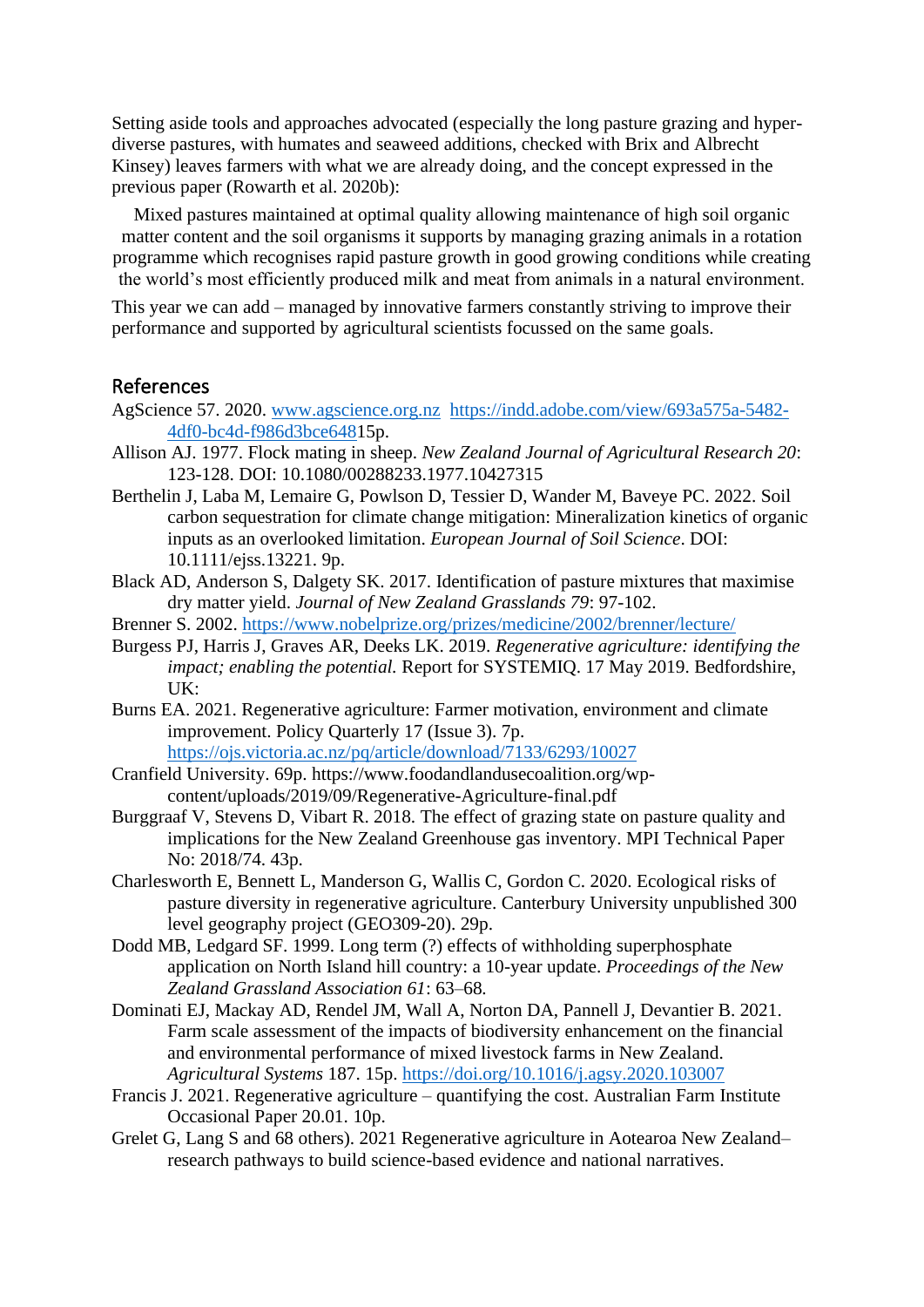[https://ourlandandwater.nz/wp-content/uploads/2021/02/Grelet\\_Lang\\_Feb-](https://ourlandandwater.nz/wp-content/uploads/2021/02/Grelet_Lang_Feb-2021_Regen_Ag_NZ_White_ePaper.pdf)[2021\\_Regen\\_Ag\\_NZ\\_White\\_ePaper.pdf.](https://ourlandandwater.nz/wp-content/uploads/2021/02/Grelet_Lang_Feb-2021_Regen_Ag_NZ_White_ePaper.pdf) 59p.

- Gordon E, Davila F, Riedy C. 2021. Transforming landscapes and mindscapes through regenerative agriculture. *Agriculture and Human Values*. 18p. https://doi.org/10.1007/s10460-021-10276-0
- Harrington K. 2020. Pasture weeds and management. *AgScience 54*: 16-17.
- Kirchmann H, Bergström L, Kätterer T, Andersson R. 2016. Dreams of Organic Farming: facts and myths. *Fri Tanke förlag*.176pp.
- Lucci G, Wei Yang, Ledgard S, Rennie G, Mercer G, Wang M. 2019. The added value of value-add.<https://ourlandandwater.nz/incentives-for-change/credence-attributes/> [https://ourlandandwater.nz/wp-content/uploads/2019/08/CAOF\\_The-value-of-added](about:blank)[value-v4.pdf](about:blank)
- Merfield C. 2021. An introduction and guide to the 'alternative agricultures': an enquiry into Values. Report for Our Land and Water National Science Challenge & the NEXT Foundation. 68p.
- Ministry for Primary Industries. 2018. 2016 New Zealand Total Diet Survey. 206p.
- Monaghan R, Manderson A, Basher L, Spiekermann R, Dymond J, Smith C, Muirhead R, Burger D, McDowell R. 2021. Quantifying contaminant losses to water from pastoral landuses in New Zealand II. The effects of some farm mitigation actions over the past two decades. *New Zealand Journal of Agricultural Research 64:* 365-389. DOI:10.1080/00288233.2021.1876741
- Nurse P. 2021. Biology must generate knowledge as well as data. *Nature 597*: 305.
- Ogilvy S, Gardner M, Mallawaarachichi T, Schirmer J, Brown K, Heagney E. 2018. Report: Graziers with better profitability, biodiversity and wellbeing. Canberra Australia. 89p.
- Parliamentary Commissioner for the Environment 2012. Water quality in New Zealand: Understanding the science. [https://www.pce.parliament.nz/publications/water-quality](about:blank)[in-new-zealand-understanding-the-science](about:blank) 93p.
- Parsons AJ, Thornley JHM, Rasmussen S, Rowarth JS. 2016. Some clarification of the impacts of grassland intensification on food production, nitrogen release, greenhouse gas emissions and carbon sequestration: using the example of New Zealand. *CAB Reviews 11*: No. 054. 19p.
- Roberts AHC. 2019. Soil nutrient supply. *AgScience 57*: 9
- Rowarth JS. 2020. Hot Topic Regenerative Agriculture. [https://www.agscience.org.nz/hot](about:blank)[topic-regenerative-agriculture/](about:blank) 7p.
- Rowarth JS, Roberts AHC, King W, Manning MJ. 2020a. New-generative agriculture based on science, informed by research and honed by New Zealand farmers. *Journal of New Zealand Grasslands 82*: 221-229.
- Rowarth JS, Roberts AHC, Manning MJ. 2020b. Learning from the past: a comparison of food production systems for managing nutrients. In: *Nutrient Management in Farmed Landscapes*. (Eds. CL Christensen, DJ Horne and R Singh). http://flrc.massey.ac.nz/publications.html. Occasional Report No. 33. Farmed

Landscapes Research Centre, Massey University, Palmerston North, New Zealand. 7p.

- Sanchez-Bayo F, Wyckhus KAG. 2019. Worldwide decline of the entomofauna: A review of its drivers. *Biological Conservation 232*: 8-27.
- Schneider JM, Zabel F, Schünemann F, Delzeit R, Mauser W. 2022. Global cropland could be almost halved: Assessment of land saving potentials under different strategies and implications for agricultural markets. PLoS ONE 17(2): e0263063. [https://doi.org/10.1371/journal.](https://doi.org/10.1371/journal) pone.0263063